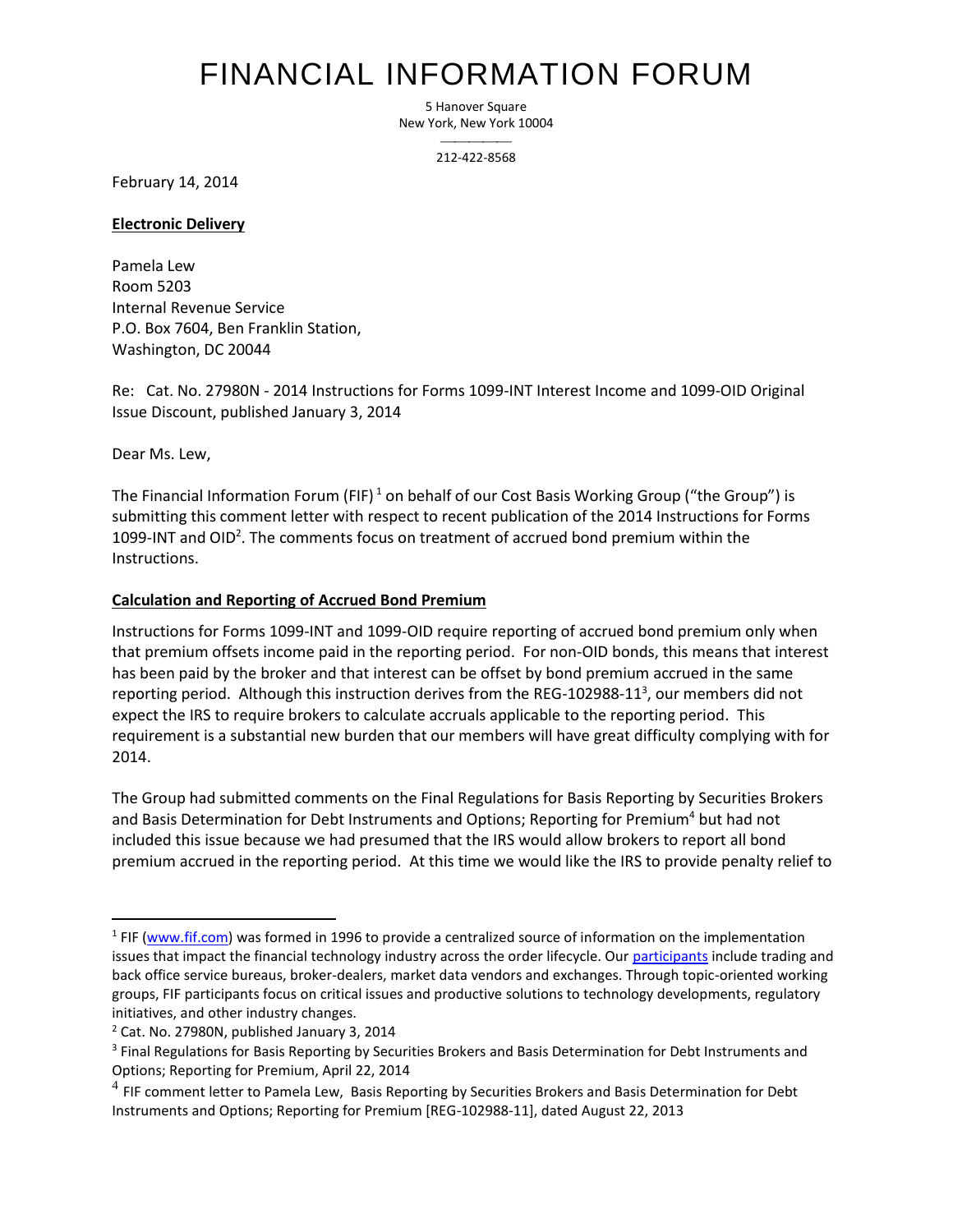brokers who are unable to calculate and report the amount of accrued bond premium applicable for 2014.

## **Background on Tax Reporting Systems**

Brokerage tax accounting systems today typically calculate daily accrual amounts as these amounts would be reported on the 1099-B in the event of a sale. However, the amount of bond premium that has to be reported on the 1099-INT if no sale is made during the reporting period is a completely different number accrued to a different date for each security. The 1099-B reporting and 1099-INT reporting are very different and we weren't expecting to have to do special calculations at the end of the year, specifically for INT reporting.

This reporting requirement will require brokers to reprogram tax reporting systems to perform calculations of adjusted basis for a non-OID debt instrument acquired at a premium based on a date that varies by instrument (last payment date) rather than a fixed date (the current date or the end date of the reporting period). The system will need to determine the last payment date based on the CUSIP of the security or receive the payment date as a new input parameter. Year over year, the end date of accrual reporting will have to be tracked by lot or security as that date will be the beginning date for reporting for the next reporting period as illustrated in the following example.

Example 1: An investor acquires a five year bond on 2/1/2014. The bond pays taxable interest semiannually at a fixed rate of 5.625%. The investor buys a lot with a principal amount of \$100,000 and pays a total cost of \$105,000. At that price, the yield to the investor is 4.5%. The accrual schedule to amortize the premium paid by the investor is below.

| <b>Accrual</b> | <b>Beginning</b> | Yield | <b>Interest</b> | <b>Interest</b> | Regular  | <b>Period</b> | <b>Amount to</b> | <b>Ending Cost</b> |
|----------------|------------------|-------|-----------------|-----------------|----------|---------------|------------------|--------------------|
| Start Date     | Cost in          |       | <b>Expense</b>  | Rate            | Income   | <b>Ending</b> | <b>Accrue in</b> | for Period         |
|                | Period           |       |                 |                 | Earned   | Date          | <b>Period</b>    |                    |
| 2/1/2014       | 105,000.00       | 0.045 | 2,360.96        | 0.05625         | 2,812.50 | 7/31/2014     | $-451.54$        | 104,548.46         |
| 8/1/2014       | 104,548.46       | 0.045 | 2,350.80        | 0.05625         | 2,812.50 | 1/31/2015     | $-461.70$        | 104,086.76         |
| 2/1/2015       | 104,086.76       | 0.045 | 2,340.42        | 0.05625         | 2,812.50 | 7/31/2015     | $-472.08$        | 103,614.68         |
| 8/1/2015       | 103,614.68       | 0.045 | 2,329.81        | 0.05625         | 2,812.50 | 1/31/2016     | $-482.69$        | 103,131.99         |
| 2/1/2016       | 103,131.99       | 0.045 | 2,331.77        | 0.05625         | 2,812.50 | 7/31/2016     | $-480.73$        | 102,651.25         |
| 8/1/2016       | 102,651.25       | 0.045 | 2,308.14        | 0.05625         | 2,812.50 | 1/31/2017     | $-504.36$        | 102,146.90         |
| 2/1/2017       | 102,146.90       | 0.045 | 2,284.18        | 0.05625         | 2,812.50 | 7/31/2017     | $-528.32$        | 101,618.58         |
| 8/1/2017       | 101,618.58       | 0.045 | 2,284.92        | 0.05625         | 2,812.50 | 1/31/2018     | $-527.58$        | 101,091.01         |
| 2/1/2018       | 101,091.01       | 0.045 | 2,273.06        | 0.05625         | 2,812.50 | 7/31/2018     | $-539.44$        | 100,551.57         |
| 8/1/2018       | 100,551.57       | 0.045 | 2,260.93        | 0.05625         | 2,812.50 | 1/31/2019     | $-551.57$        | 100,000.00         |

The bond is a covered security, so the broker will be required to report accrued bond premium annually. For 2014, the broker will only report accrued bond premium of \$451.54, which is the amount accrued through 7/31/2014. All bond premium that accrues after 7/31/2014 is applicable to the interest payment that will be made on 2/1/2015 and is therefore under the new reporting requirements not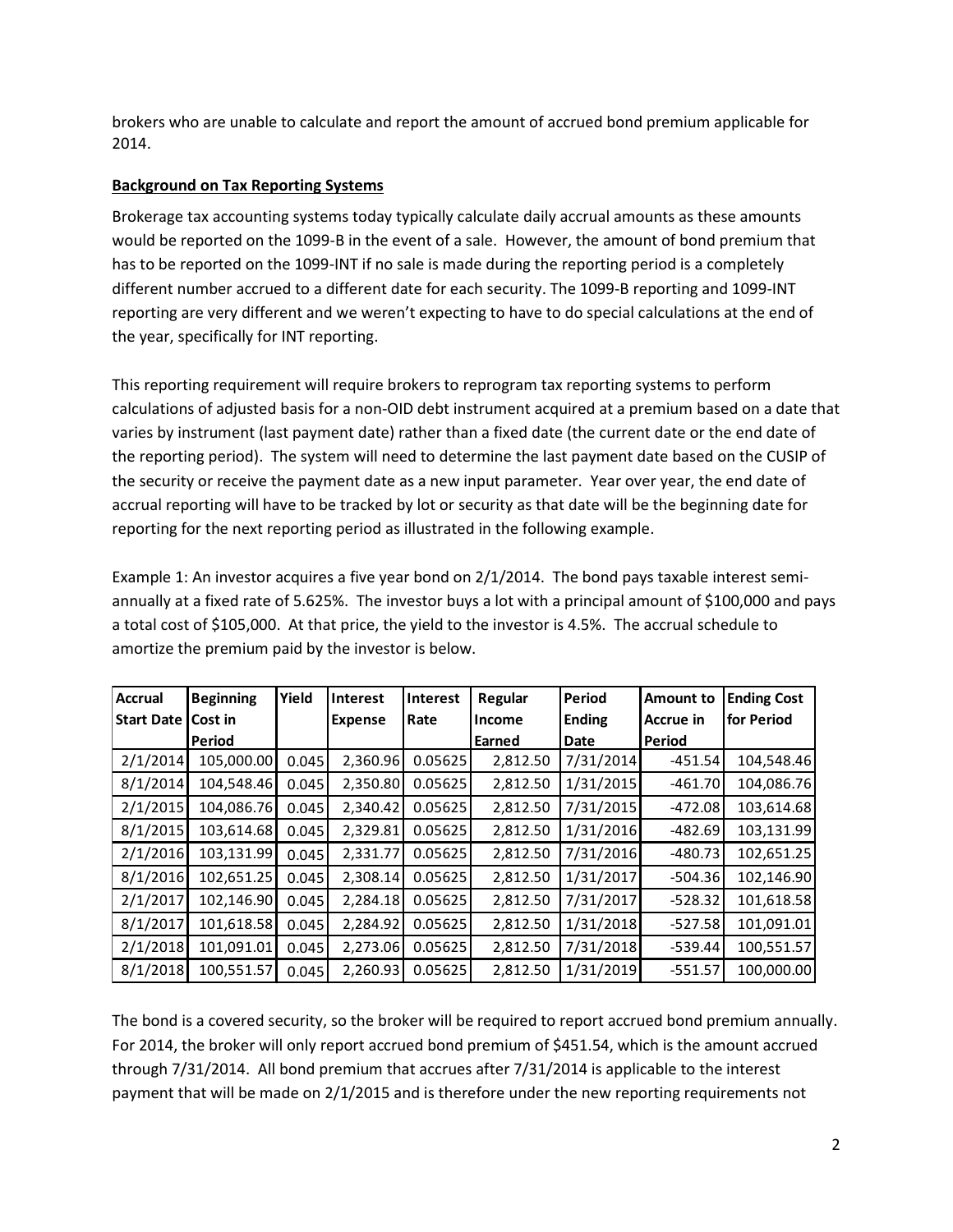reportable in 2014. In 2015, the broker makes two interest payments to the investor, so the bond premium reportable in 2015 will be that which is applicable to those two payment periods, which cumulatively is the period from  $8/1/2014 - 7/31/2015$ . So, in 2015 the broker will report \$933.78 in accrued bond premium, assuming the investor does not sell or transfer the bond to another broker.

These calculations, which take into account the payment periods for a bond, are clearly different than those that brokers do today to calculate accruals and adjusted basis through the current date. They require that the broker track the last payment date for every tax lot and perform separate calculations for the reportable amount of bond premium and adjusted basis for transfers. All the data to perform these calculations is available in either current tax lot records or the broker's security master, but the systems must be re-engineered to perform the calculations in this way and save the new data elements necessary to support tax reporting for future years and transfers of basis. Anomalies or exception processing would also have to be considered in new logic for inclusion in the tax reporting system.

In the event of a sale or other redemption, our members will report accrued bond premium on the 1099-INT through the date of the sale or redemption as illustrated below.

Example 2: The details of this example are the same as in example #1, except that the investor sells the bond on 10/06/2015. In 2014, the broker will report accrued bond premium thorough 7/31/2014 (\$451.54). In 2015, the broker will report accrued bond premium of \$1,113.71, which is the amount accrued through 10/05/2015. The investor realizes an additional amount of accrued bond premium in 2015 in the scenario because he / she also receives additional interest in the form of accrued interest received on the sale trade. The additional accrued bond premium amount (\$179.93) may be used to offset a portion of the accrued interest realized upon sale (\$835.69). This amount of accrued interest is also reportable by the broker on the 1099-INT.

| <b>Accrual</b>            | <b>Beginning</b> | Yield | <b>Interest</b> | Interest | Regular        | <b>Period</b> | <b>Amount</b>        | <b>Ending Cost</b> |
|---------------------------|------------------|-------|-----------------|----------|----------------|---------------|----------------------|--------------------|
| <b>Start Date Cost in</b> |                  |       | <b>Expense</b>  | Rate     | <b>Income</b>  | <b>Ending</b> | to Accrue for Period |                    |
|                           | Period           |       |                 |          | <b>Learned</b> | <b>Date</b>   | in Period            |                    |
| 2/1/2014                  | 105,000.00       | 0.045 | 2,360.96        | 0.05625  | 2,812.50       | 7/31/2014     | $-451.54$            | 104,548.46         |
| 8/1/2014                  | 104,548.46       | 0.045 | 2,350.80        | 0.05625  | 2,812.50       | 1/31/2015     | $-461.70$            | 104,086.76         |
| 2/1/2015                  | 104,086.76       | 0.045 | 2.340.42        | 0.05625  | 2.812.50       | 7/31/2015     | $-472.08$            | 103,614.68         |
| 8/1/2015                  | 103,614.68       | 0.045 | 835.69          | 0.05625  | 1,015.63       | 10/5/2015     | $-179.93$            | 103,434.75         |

In this example, the amount of accrued bond premium reported by the broker conforms to the instructions for reporting in 2014 because all bond premium accrued for the investor in 2015 is also reportable in 2015.

# **Recommended Resolution**

Implementing the changes necessary to tax reporting systems to calculate and report the amount of accrued bond premium applicable to the reporting period is a requirement that brokers did not anticipate and many brokers do not expect to be prepared to support in 2014. We could report the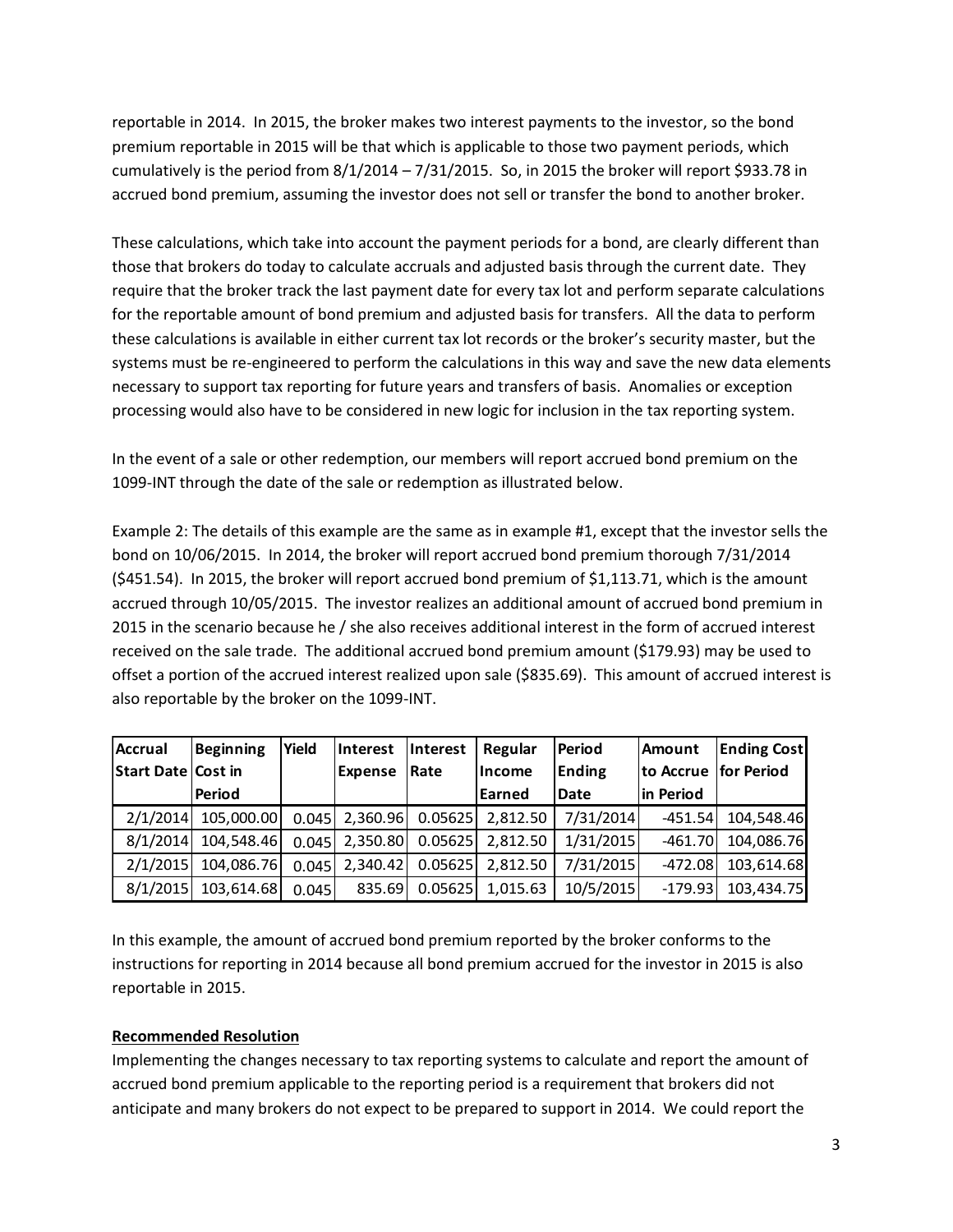amount of bond premium accrued through the end of 2014 for covered securities, but we feel that reporting this amount would be confusing to the taxpayer given the ongoing requirement to report only the amount applicable to the reporting period. For those brokers who cannot complete the changes necessary to report only the amount applicable to the reporting period, we would prefer to not report any amount of accrued bond premium and to begin reporting the amount applicable to the reporting period for covered securities beginning in 2015. We ask that you offer penalty relief to brokers who are unable to report the amount of accrued bond premium applicable to 2014.

# **Reporting of Bond Premium**

We find the requirement to report a single gross amount of accrued bond premium in Box 11 (Bond Premiums) of Form 1099-INT inconsistent with the requirements to calculate precise amounts of accrued bond premium attributable to the current reporting period.

In performing the calculations of accrued bond premium for covered securities, brokers are required to not only perform the accrual calculations, but also to consider payment dates and whether payments are made to determine the precise amount for each bond that is attributable to income for the reporting period. Then, after making those calculations, brokers are directed to combine all the amounts calculated on individual bonds into a single gross number to be reported to both the taxpayer and the IRS. This single number combines accrued bond premium for both taxable and non-taxable debt, instruments subject to AMT and those that are not, taxable instruments that are US government securities and those that are not.

If the taxpayer holds more than one of these types of instruments, a single gross value reported on the 1099-INT is virtually useless. The taxpayer will still have to perform the accrual calculations for the individual securities in order to report their federally taxable income expense and taxes correctly for each type of instrument. And for the same reasons, we do not understand what value this gross amount of accrued bond premium provides for the IRS. We believe that the amount of accrued bond premium reportable on the 1099-INT should be split into at least two amounts (amounts accrued on taxable and non-taxable instruments) to be useful to taxpayers.

If the intention is to provide information to taxpayers that can be easily transferred to taxpayer's return, we think that the amount of accrued bond premium should be split into four separate amounts:

- Premiums on bonds that accrue taxable interest (non-government).
- Premiums on bonds that pay non-taxable interest not subject to AMT.
- Premiums on bonds that pay federally taxable interest (government instruments)
- Premiums on private activity bonds with accrued premium subject to AMT.

## **Summary**

The Group recognizes that it missed an opportunity to identify this issue impacting the tax systems earlier in the cycle while reviewing the Final Regulations. However, it did not become clear to the Group